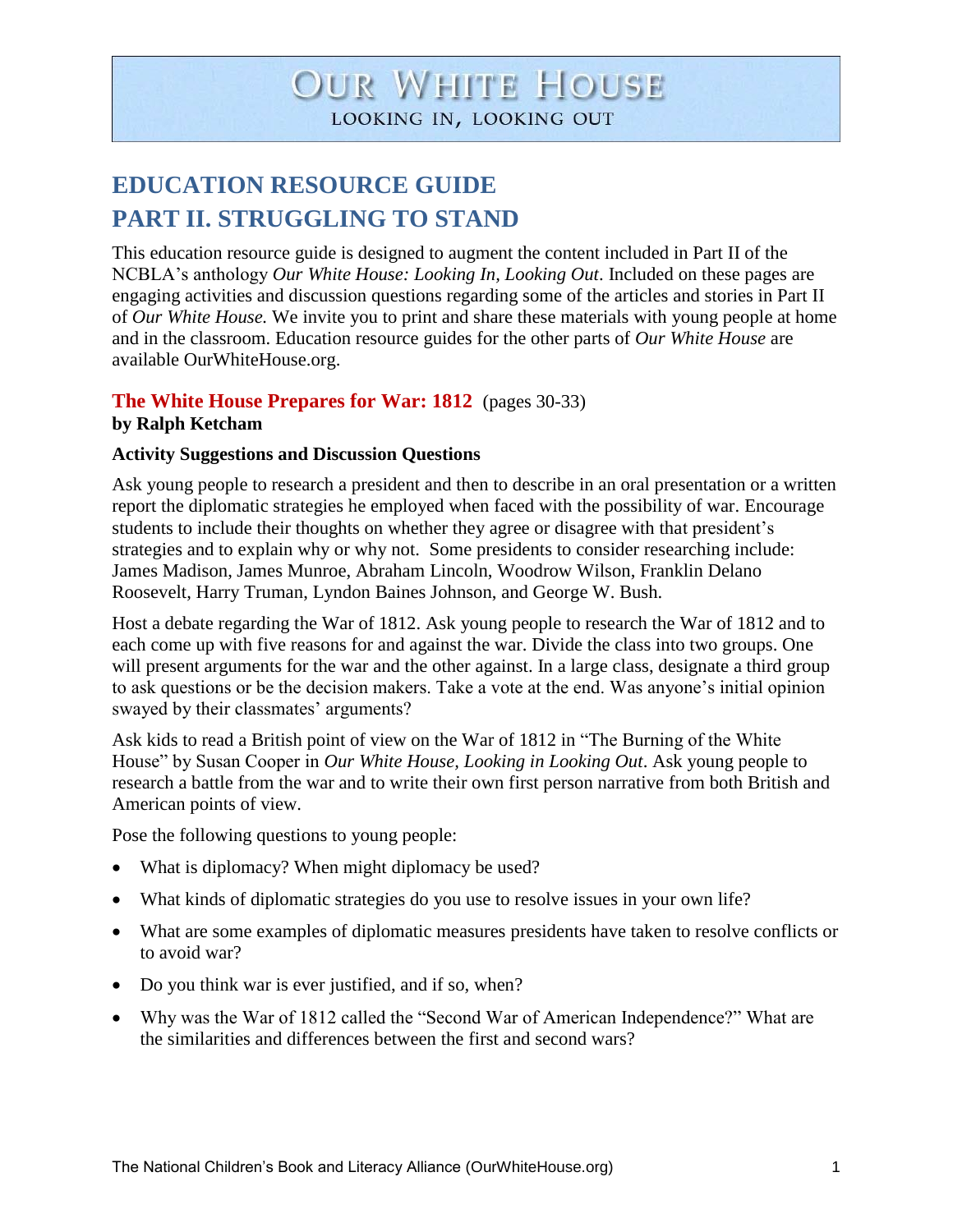#### **Read and Learn MORE**

Watch three short videos on James Madison and the War of 1812, and read about the causes, events, and aftermath of the war on the History Channel website: <http://www.history.com/topics/war-of-1812>

Read Madison's "War Message to Congress" and other communications about the war in the "Selected Works of James Madison" on the Constitution Society's website: <http://www.constitution.org/jm/jm.htm>

Learn how our national anthem evolved from the War of 1812 in "Star Spangled Presidents:" <http://ourwhitehouse.org/star-spangled-presidents/>

Read about President James Madison in the "Presidential Fact Files:" <http://ourwhitehouse.org/james-madison-1809-1817/>

**The Burning of the White House** (pages 34-35) **by Susan Cooper**

#### **Activity Suggestions and Discussion Questions**

Ask young people to read an American point of view on the War of 1812 in "The White House Prepares for War: 1812" by Ralph Ketchum in *Our White House, Looking in Looking Out*. Ask students to research a battle from the war and write a first person narrative from both the British and American points of view.

At the end of Susan Cooper's story, British Admiral Cockburn says, "If General Washington had been president, we should never have thought of coming here!" Ask young people what they think he meant by this and then discuss as a group.

#### **Read and Learn MORE**

Watch three short videos on James Madison and the War of 1812, and read about the causes, events, and aftermath of the war on the History Channel website [http://www.history.com/topics/war-of-1812.](http://www.history.com/topics/war-of-1812)

Read Madison's "War Message to Congress" and other communications about the war in the "Selected Works of James Madison" on the Constitution Society's website [http://www.constitution.org/jm/jm.htm.](http://www.constitution.org/jm/jm.htm)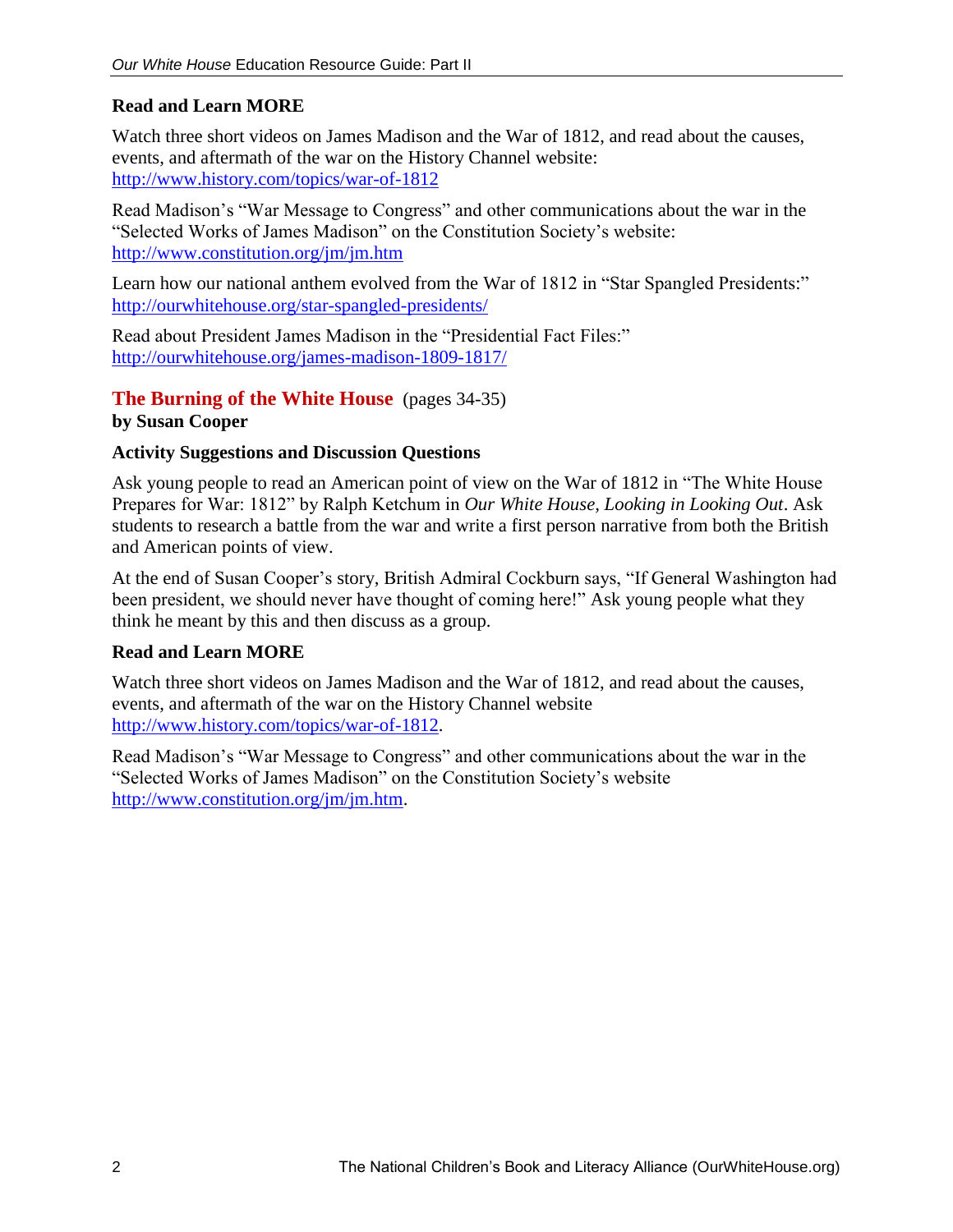### **Dolley Madison Rescues George Washington** (pages 36-38)

#### **Written and Illustrated by Don Brown**

#### **Activity Suggestions and Discussion Questions**

Ask young people to read about Dolley Madison. They can do their research at your school library, your local library, or online if possible. Once young people have completed their research, ask them why they think Dolley Madison has been called the "first First Lady."

Pose the following questions to young people:

- Who is your favorite first lady? What life experiences prepared her for the role of first lady? What contributions did she make to America?
- Why do you think Dolley Madison risked her own personal safety to save George Washington's portrait? Why did she choose this particular treasure to save? If you had been in her shoes, would you have chosen something else to save? What would you have saved and why?
- If you had to leave your house and never come back, what three items would you save and why?

#### **Read and Learn MORE**

Ask young people to read "Primary Sources: Dolly Madison's Letter to her Sister about the Burning of the White House" on OurWhiteHouse.org: [http://ourwhitehouse.org/primary-sources](http://ourwhitehouse.org/primary-sources-dolley-madisons-letter-to-her-sister-about-the-burning-of-the-white-house/)[dolley-madisons-letter-to-her-sister-about-the-burning-of-the-white-house/](http://ourwhitehouse.org/primary-sources-dolley-madisons-letter-to-her-sister-about-the-burning-of-the-white-house/)

Then review the extensive discussion questions and activity suggestions included at the end of the article.

Watch the video "American Experience: Dolley Madison" on the PBS website: <http://www.pbs.org/wgbh/americanexperience/films/dolley/>

Read about the life of Dolley Madison from her childhood through her difficult later years on the Montpelier website:<http://www.montpelier.org/james-and-dolley-madison/dolley-madison>

Learn about **Dolley Madison** and our other first ladies in the "First Lady Fact Files:" <http://ourwhitehouse.org/first-lady-fact-files/>

Read "From White House Hostess to American Powerhouse: The Evolution of the First Lady's Title and Role:"

<http://ourwhitehouse.org/from-white-house-hostess-to-american-powerhouse/>

Research our first ladies using the references listed on OurWhiteHouse.org: <http://ourwhitehouse.org/presidential-fact-files-reference-sources/>

Read the following articles about America's first ladies in *Our White House, Looking in Looking Out*: "Elizabeth Keckly" by Patricia C. and Fredrick L. McKissack; "Mrs. Cleveland, White House Bride" by Jennifer Armstrong; "A White Mouse in the White House" by Anita Silvey; and "Mrs. Bush Inspires a National Book Festival" by John Y. Cole.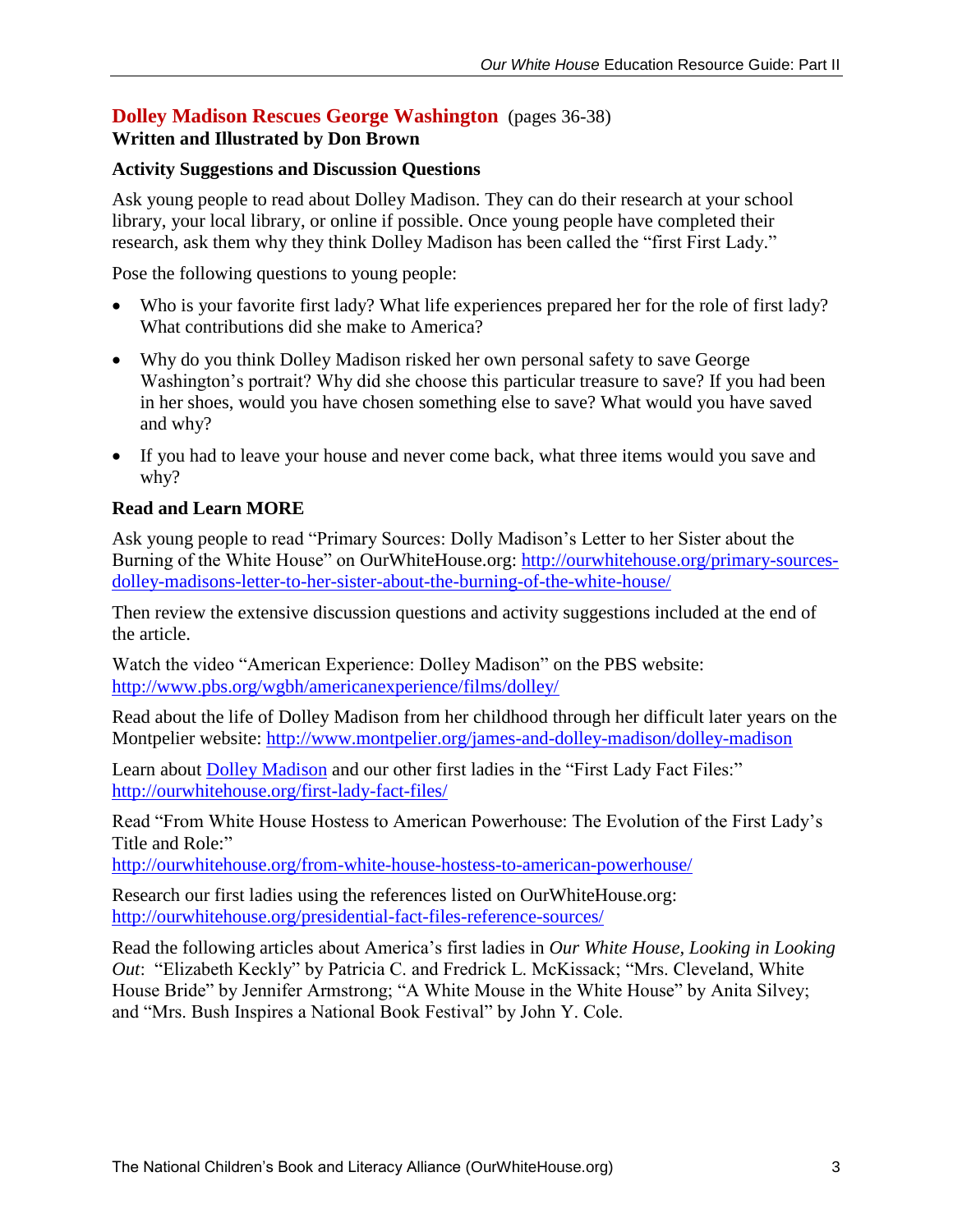## **The First White House Memoir: 1865** (pages 39-42)

#### **by Paul Jennings**

#### **Activity Suggestions and Discussion Questions**

Ask young people to pretend they each are a slave attending to Dolley Madison or President Madison before one of their famous parties. Have them consider the following questions: What might their responsibilities include? What might they talk about with the first lady or president? Do they think they would be able to express an opinion? If young people find it difficult to answer such questions, ask them to read other accounts of slaves and their relationships with owners. Using what they have learned, ask young people to write their own short memoir of what they imagine their experience would have been to attend the first lady or president.

Pose the following questions to young people:

- What is a memoir and why is it important in history? Should a memoir be considered factual or not?
- What roles did free and enslaved African Americans play during the War of 1812? Were slaves treated differently? What obstacles did they face?

#### **Read and Learn MORE**

Read more about the participation of African Americans in the War of 1812 in the following online sources:

"African American Service in the War of 1812:" <http://www.fairfaxcounty.gov/parks/resource-management/archives/african1812.htm>

"Black Americans in the US Military from the American Revolution to the Korean War: The War of 1812:"<http://dmna.state.ny.us/historic/articles/blacksMilitary/BlacksMilitary1812.htm>

"Black Sailors and Soldiers in the War of 1812:" <http://www.pbs.org/wned/war-of-1812/essays/black-soldier-and-sailors-war/>